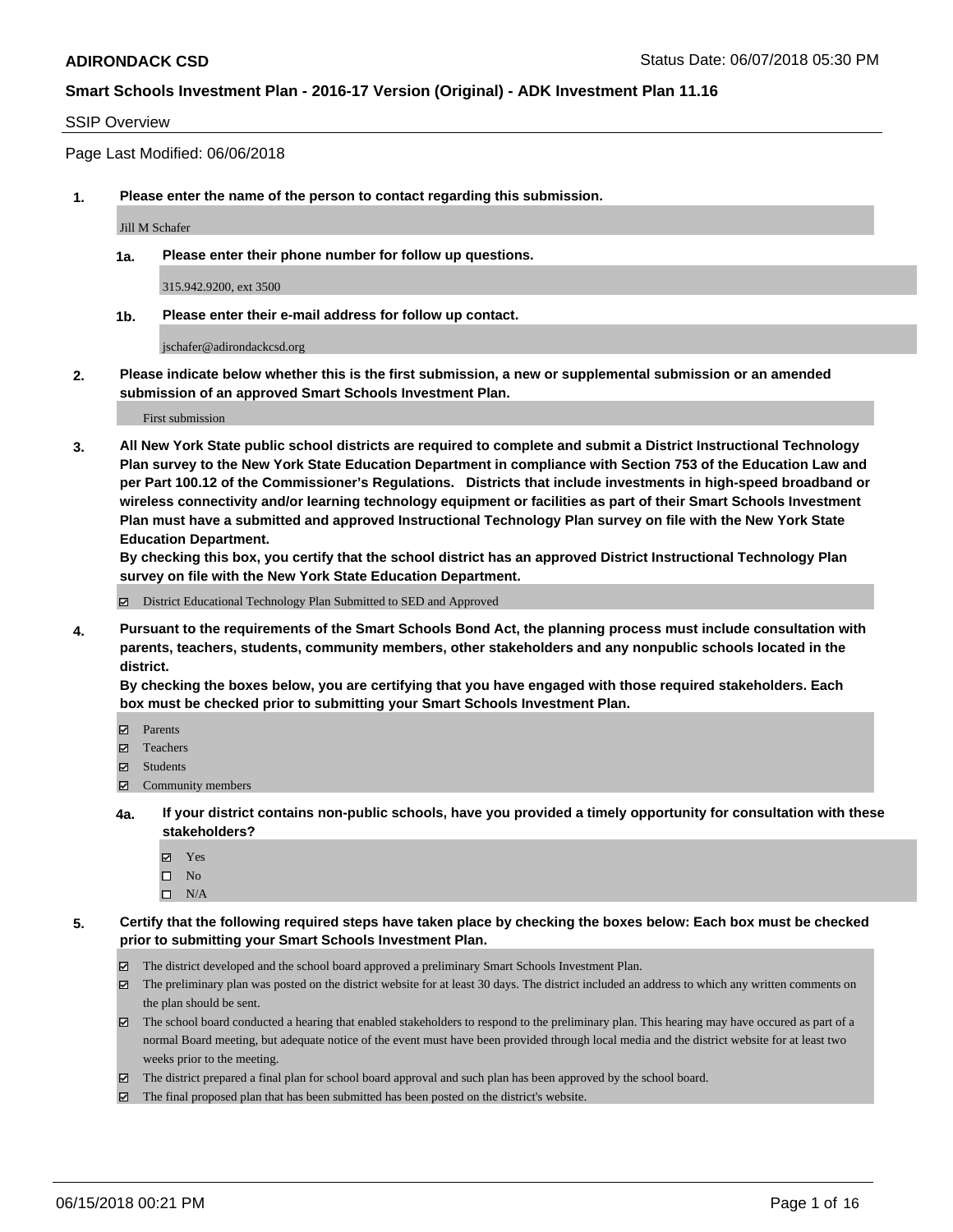#### SSIP Overview

Page Last Modified: 06/06/2018

**5a. Please upload the proposed Smart Schools Investment Plan (SSIP) that was posted on the district's website, along with any supporting materials. Note that this should be different than your recently submitted Educational Technology Survey. The Final SSIP, as approved by the School Board, should also be posted on the website and remain there during the course of the projects contained therein.**

Investment Plan Website Sept 16.docx

**5b. Enter the webpage address where the final Smart Schools Investment Plan is posted. The Plan should remain posted for the life of the included projects.**

http://www.adirondackcsd.org/cms/lib07/NY01913540/Centricity/Domain/4/Investment%20Plan%20Website%20Sept%2016.pdf

**6. Please enter an estimate of the total number of students and staff that will benefit from this Smart Schools Investment Plan based on the cumulative projects submitted to date.**

1,350

**7. An LEA/School District may partner with one or more other LEA/School Districts to form a consortium to pool Smart Schools Bond Act funds for a project that meets all other Smart School Bond Act requirements. Each school district participating in the consortium will need to file an approved Smart Schools Investment Plan for the project and submit a signed Memorandum of Understanding that sets forth the details of the consortium including the roles of each respective district.**

 $\Box$  The district plans to participate in a consortium to partner with other school district(s) to implement a Smart Schools project.

**8. Please enter the name and 6-digit SED Code for each LEA/School District participating in the Consortium.**

| <b>Partner LEA/District</b> | <b>ISED BEDS Code</b> |
|-----------------------------|-----------------------|
| (No Response)               | (No Response)         |

#### **9. Please upload a signed Memorandum of Understanding with all of the participating Consortium partners.**

(No Response)

**10. Your district's Smart Schools Bond Act Allocation is:**

\$1,397,402

**11.** Enter the budget sub-allocations by category that you are submitting for approval at this time. If you are not budgeting SSBA funds for a category, please enter 0 (zero.) If the value entered is \$0, you will not be required to complete that survey question.

|                                       | Sub-<br><b>Allocations</b> |
|---------------------------------------|----------------------------|
| School Connectivity                   | 490,442                    |
| Connectivity Projects for Communities | l 0                        |
| Classroom Technology                  | 358,088                    |
| Pre-Kindergarten Classrooms           | l 0                        |
| Replace Transportable Classrooms      | 0                          |
| High-Tech Security Features           | $\overline{0}$             |
| Totals:                               | 848,530                    |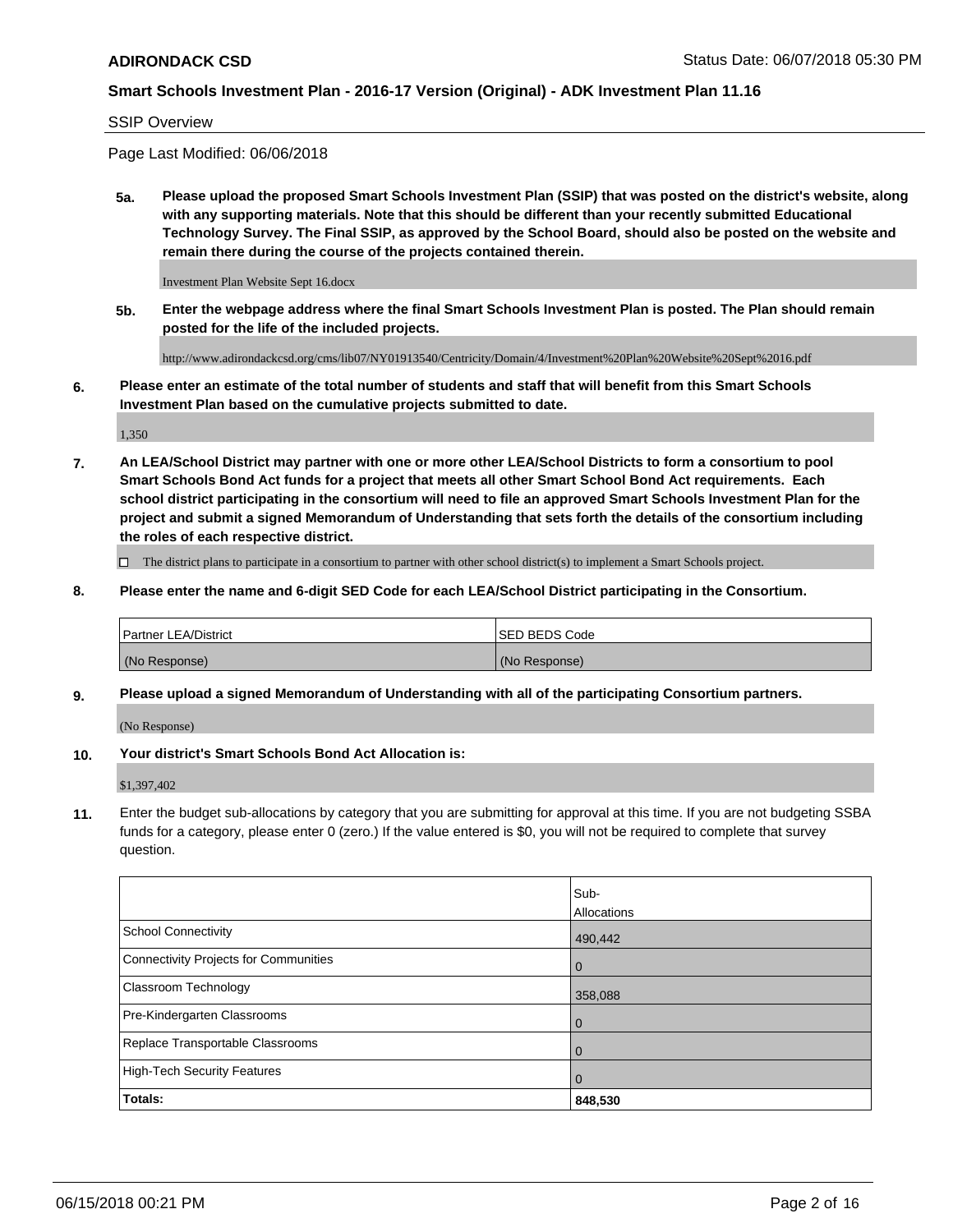#### School Connectivity

Page Last Modified: 06/06/2018

- **1. In order for students and faculty to receive the maximum benefit from the technology made available under the Smart Schools Bond Act, their school buildings must possess sufficient connectivity infrastructure to ensure that devices can be used during the school day. Smart Schools Investment Plans must demonstrate that:**
	- **• sufficient infrastructure that meets the Federal Communications Commission's 100 Mbps per 1,000 students standard currently exists in the buildings where new devices will be deployed, or**
	- **• is a planned use of a portion of Smart Schools Bond Act funds, or**
	- **• is under development through another funding source.**

**Smart Schools Bond Act funds used for technology infrastructure or classroom technology investments must increase the number of school buildings that meet or exceed the minimum speed standard of 100 Mbps per 1,000 students and staff within 12 months. This standard may be met on either a contracted 24/7 firm service or a "burstable" capability. If the standard is met under the burstable criteria, it must be:**

**1. Specifically codified in a service contract with a provider, and**

**2. Guaranteed to be available to all students and devices as needed, particularly during periods of high demand, such as computer-based testing (CBT) periods.**

**Please describe how your district already meets or is planning to meet this standard within 12 months of plan submission.**

We already meet this standard in all of our school building

- **1a. If a district believes that it will be impossible to meet this standard within 12 months, it may apply for a waiver of this requirement, as described on the Smart Schools website. The waiver must be filed and approved by SED prior to submitting this survey.**
	- By checking this box, you are certifying that the school district has an approved waiver of this requirement on file with the New York State Education Department.
- **2.** Connectivity Speed Calculator **(Required)**

|                         | Number of<br><b>Students</b> | Multiply by<br>100 Kbps | Divide by 1000 Current Speed<br>to Convert to<br>Required<br>Speed in Mb | l in Mb | <b>Expected</b><br>Speed to be<br>Attained Within Required<br>12 Months | <b>Expected Date</b><br><b>When</b><br>Speed Will be<br>Met |
|-------------------------|------------------------------|-------------------------|--------------------------------------------------------------------------|---------|-------------------------------------------------------------------------|-------------------------------------------------------------|
| <b>Calculated Speed</b> | 1,298                        | 129,800                 | 129.8                                                                    | 1024    | 1024                                                                    | Met                                                         |

### **3. Describe how you intend to use Smart Schools Bond Act funds for high-speed broadband and/or wireless connectivity projects in school buildings.**

We will be using the connectivity allocation to expand the number of access points, upgrade our wireless controllers, upgrade all of our switches.

**4. Describe the linkage between the district's District Instructional Technology Plan and the proposed projects. (There should be a link between your response to this question and your response to Question 1 in Part E. Curriculum and Instruction "What are the district's plans to use digital connectivity and technology to improve teaching and learning?)**

Our schools in the district have limited wifi access currently. The proposed project to upgrade our infrastructure will enable our district to meet 21st century learning needs including 1:1 Chromebooks in all of the schools. Accessibility will allow us to enhance instruction and provided equal learning opportunities to all students.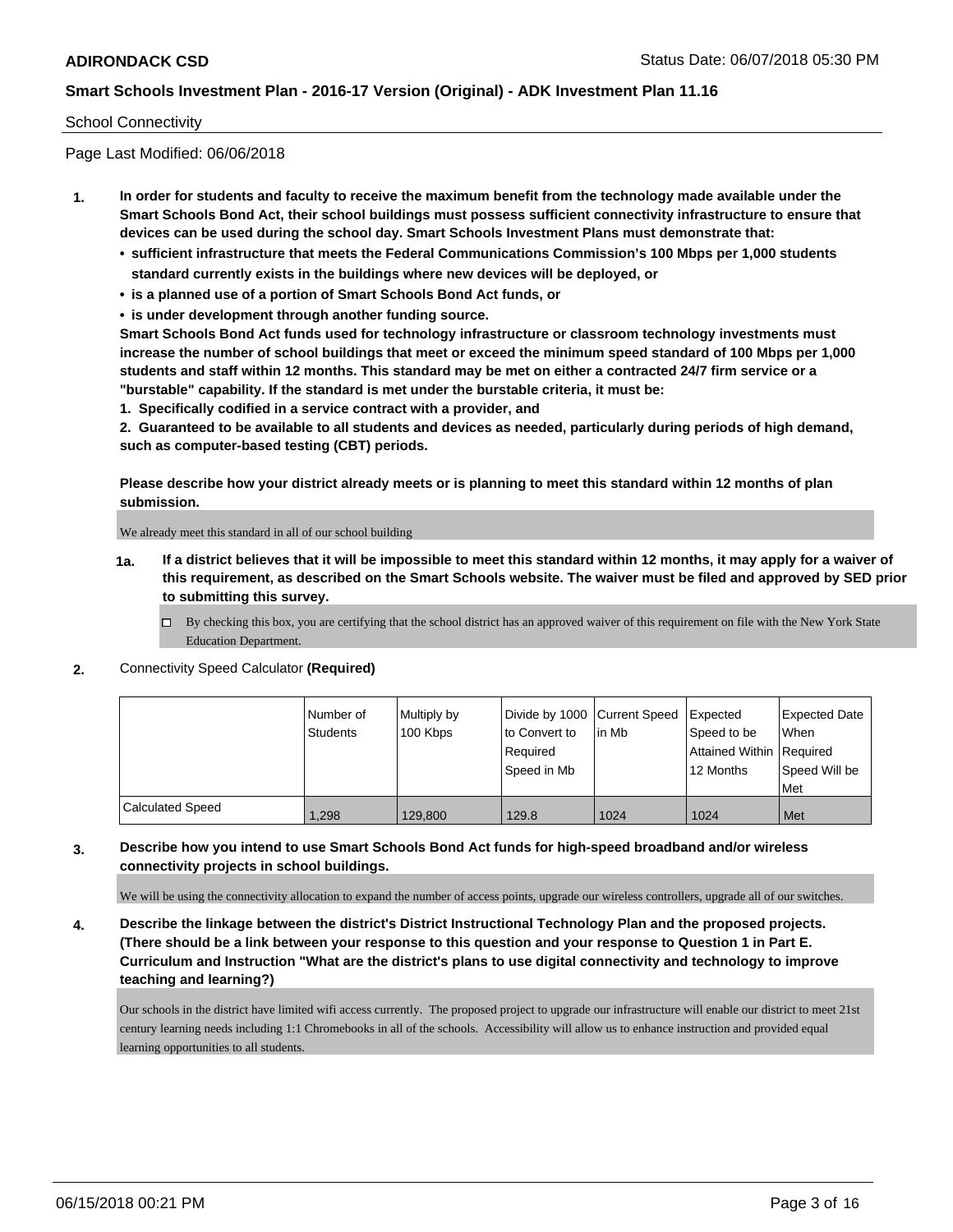#### School Connectivity

Page Last Modified: 06/06/2018

**5. If the district wishes to have students and staff access the Internet from wireless devices within the school building, or in close proximity to it, it must first ensure that it has a robust Wi-Fi network in place that has sufficient bandwidth to meet user demand.**

**Please describe how you have quantified this demand and how you plan to meet this demand.**

Monies will be used to increase wifi access, expand the number of wireless controllers, switches, and access points to accommodate our 1:1 initiative.

**6. As indicated on Page 5 of the guidance, the Office of Facilities Planning will have to conduct a preliminary review of all capital projects, including connectivity projects. Please indicate on a separate row each project number given to you by the Office of Facilities Planning.**

| Project Number        |  |
|-----------------------|--|
| 41-04-01-06-7-999-001 |  |

**7. Certain high-tech security and connectivity infrastructure projects may be eligible for an expedited review process as determined by the Office of Facilities Planning.**

**Was your project deemed eligible for streamlined review?**

No

**8. Include the name and license number of the architect or engineer of record.**

| Name          | License Number |
|---------------|----------------|
| Jim King      | 15925          |
| (No Response) | (No Response)  |

**9.** If you are submitting an allocation for **School Connectivity** complete this table.

**Note that the calculated Total at the bottom of the table must equal the Total allocation for this category that you entered in the SSIP Overview overall budget.** 

|                                            | Sub-          |
|--------------------------------------------|---------------|
|                                            | Allocation    |
| Network/Access Costs                       | 356,243       |
| <b>Outside Plant Costs</b>                 | (No Response) |
| School Internal Connections and Components | 123,761       |
| Professional Services                      | 10,438        |
| Testing                                    | (No Response) |
| <b>Other Upfront Costs</b>                 | (No Response) |
| <b>Other Costs</b>                         | (No Response) |
| Totals:                                    | 490,442       |

**10. Please detail the type, quantity, per unit cost and total cost of the eligible items under each sub-category. This is especially important for any expenditures listed under the "Other" category. All expenditures must be eligible for tax-exempt financing to be reimbursed through the SSBA. Sufficient detail must be provided so that we can verify this is the case. If you have any questions, please contact us directly through smartschools@nysed.gov. NOTE: Wireless Access Points should be included in this category, not under Classroom Educational Technology,**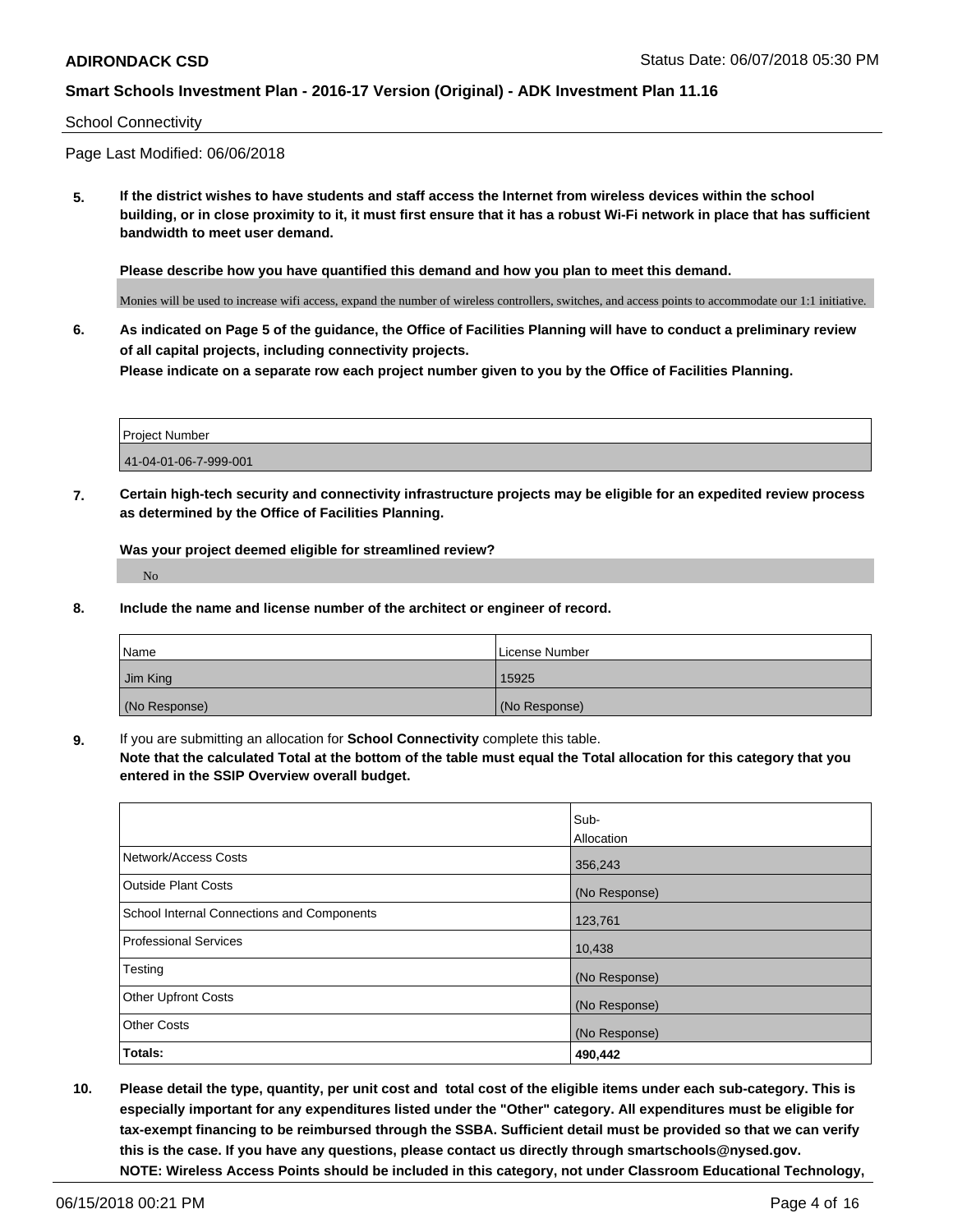# School Connectivity

Page Last Modified: 06/06/2018

## **except those that will be loaned/purchased for nonpublic schools. Add rows under each sub-category for additional items, as needed.**

| Select the allowable expenditure<br>type.<br>Repeat to add another item under<br>each type. | Item to be purchased                              | Quantity       | Cost per Item | <b>Total Cost</b> |
|---------------------------------------------------------------------------------------------|---------------------------------------------------|----------------|---------------|-------------------|
| <b>Network/Access Costs</b>                                                                 | Switches (Catalyst 2960-x 48)                     | 43             | 4,605         | 198,036           |
| Network/Access Costs                                                                        | Switches (Catalyst 4500-x 24)                     | 2              | 14,280        | 28,560            |
| <b>Connections/Components</b>                                                               | Cables                                            | 3,590          | 10            | 35,900            |
| Network/Access Costs                                                                        | Access Points (802.11ac CAP)                      | 170            | 572           | 97,175            |
| <b>Network/Access Costs</b>                                                                 | Access Points (802.11ac W2 AP)                    | 26             | 700           | 18,192            |
| <b>Connections/Components</b>                                                               | Routing and Switching Installation<br>Service     | $\mathbf 1$    | 21,351        | 21,351            |
| <b>Connections/Components</b>                                                               | <b>Wireless Controller Installation</b>           | $\mathbf 1$    | 15,443        | 15,443            |
| <b>Connections/Components</b>                                                               | <b>Authentication/Network Mgmt</b>                | 1              | 3,640         | 3,640             |
| <b>Connections/Components</b>                                                               | <b>Wireless AP Installation</b>                   | $\mathbf 1$    | 17,388        | 17,388            |
| <b>Professional Services</b>                                                                | <b>Project Completion - Project Mgmt</b>          | $\mathbf 1$    | 10,438        | 10,438            |
| Network/Access Costs                                                                        | Switches (Catalyst 3850 x12)                      | $\overline{2}$ | 7,140         | 14,280            |
| <b>Connections/Components</b>                                                               | Switches (Catalyst 3850 x12 - Module)             | $\mathbf{1}$   | 9,945         | 9,945             |
| <b>Connections/Components</b>                                                               | Switches (Catalyst 3850 x 12 - Module<br>w Stack) | $\overline{2}$ | 10,047        | 20,094            |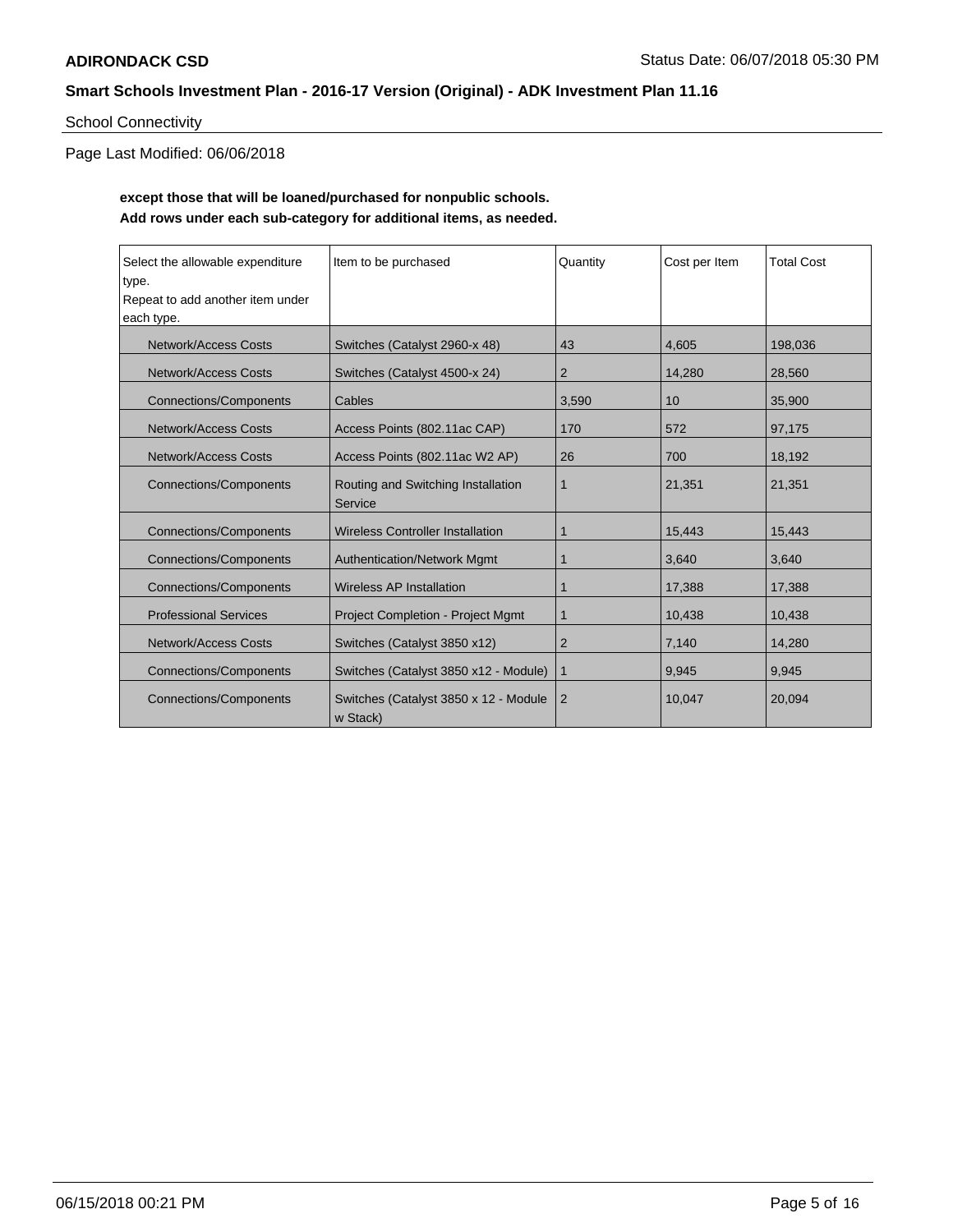Community Connectivity (Broadband and Wireless)

Page Last Modified: 06/06/2018

**1. Describe how you intend to use Smart Schools Bond Act funds for high-speed broadband and/or wireless connectivity projects in the community.**

(No Response)

**2. Please describe how the proposed project(s) will promote student achievement and increase student and/or staff access to the Internet in a manner that enhances student learning and/or instruction outside of the school day and/or school building.**

(No Response)

**3. Community connectivity projects must comply with all the necessary local building codes and regulations (building and related permits are not required prior to plan submission).**

 $\Box$  I certify that we will comply with all the necessary local building codes and regulations.

**4. Please describe the physical location of the proposed investment.**

(No Response)

**5. Please provide the initial list of partners participating in the Community Connectivity Broadband Project, along with their Federal Tax Identification (Employer Identification) number.**

| <b>Project Partners</b> | Federal ID#   |
|-------------------------|---------------|
| (No Response)           | (No Response) |

**6.** If you are submitting an allocation for **Community Connectivity**, complete this table. **Note that the calculated Total at the bottom of the table must equal the Total allocation for this category that you entered in the SSIP Overview overall budget.**

|                                    | Sub-Allocation |
|------------------------------------|----------------|
| Network/Access Costs               | (No Response)  |
| Outside Plant Costs                | (No Response)  |
| <b>Tower Costs</b>                 | (No Response)  |
| <b>Customer Premises Equipment</b> | (No Response)  |
| Professional Services              | (No Response)  |
| Testing                            | (No Response)  |
| <b>Other Upfront Costs</b>         | (No Response)  |
| <b>Other Costs</b>                 | (No Response)  |
| Totals:                            | 0              |

**7. Please detail the type, quantity, per unit cost and total cost of the eligible items under each sub-category. This is especially important for any expenditures listed under the "Other" category. All expenditures must be capital-bond eligible to be reimbursed through the SSBA. If you have any questions, please contact us directly through smartschools@nysed.gov.**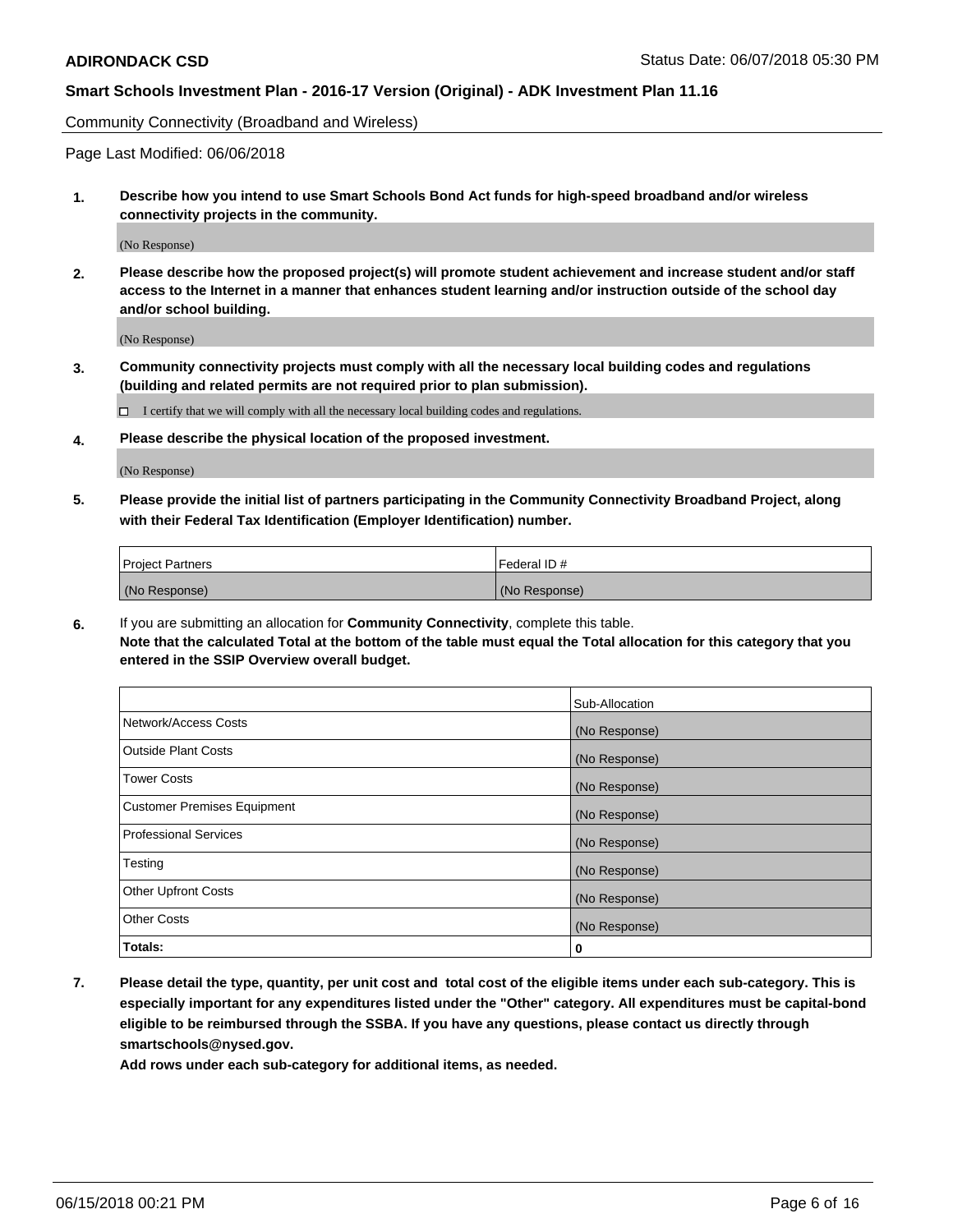Community Connectivity (Broadband and Wireless)

Page Last Modified: 06/06/2018

| Select the allowable expenditure<br>type.<br>Repeat to add another item under | Item to be purchased<br> Quantity |               | Cost per Item | <b>Total Cost</b> |
|-------------------------------------------------------------------------------|-----------------------------------|---------------|---------------|-------------------|
| each type.                                                                    |                                   |               |               |                   |
| (No Response)                                                                 | (No Response)                     | (No Response) | (No Response) | (No Response)     |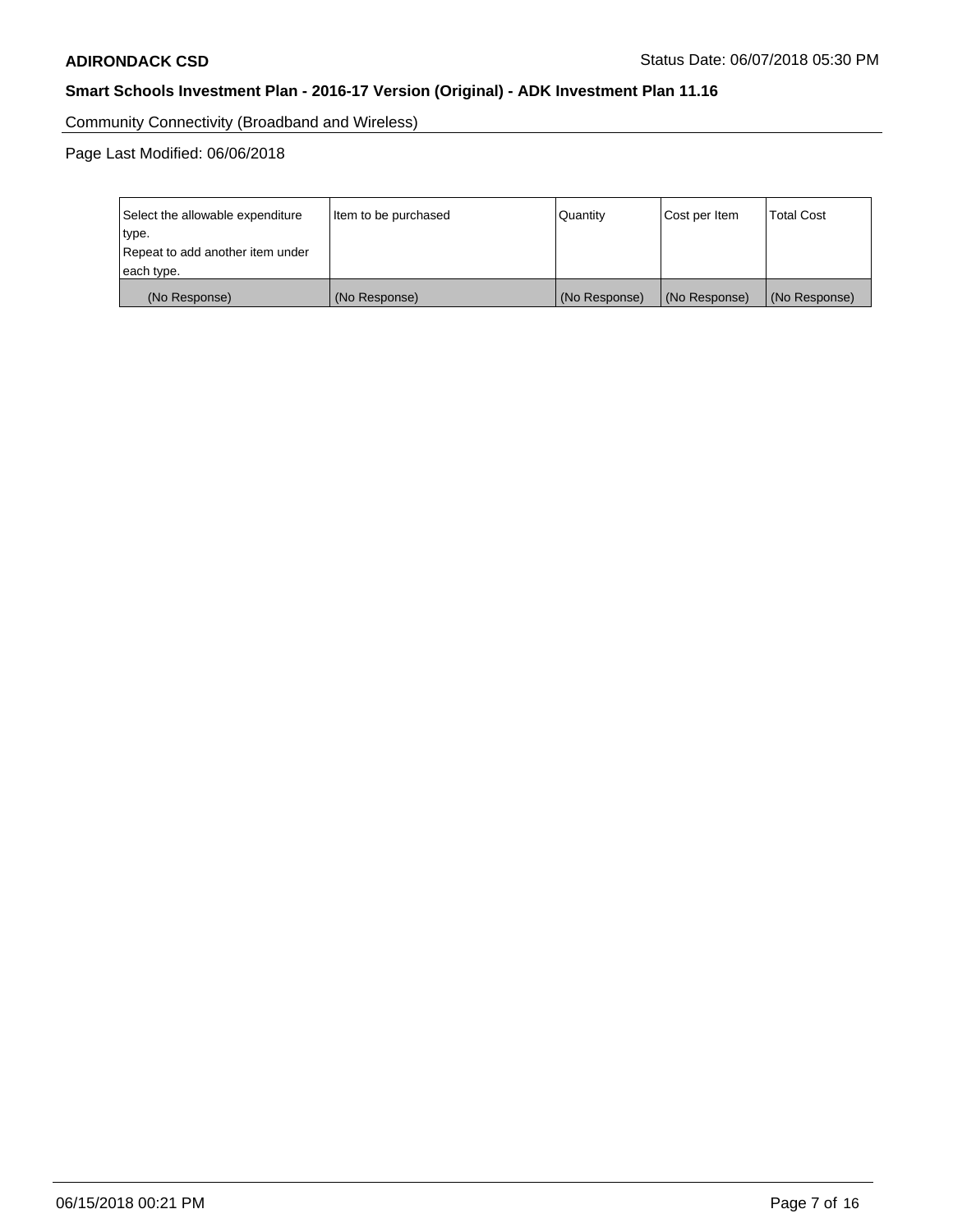### Classroom Learning Technology

Page Last Modified: 06/06/2018

**1. In order for students and faculty to receive the maximum benefit from the technology made available under the Smart Schools Bond Act, their school buildings must possess sufficient connectivity infrastructure to ensure that devices can be used during the school day. Smart Schools Investment Plans must demonstrate that sufficient infrastructure that meets the Federal Communications Commission's 100 Mbps per 1,000 students standard currently exists in the buildings where new devices will be deployed, or is a planned use of a portion of Smart Schools Bond Act funds, or is under development through another funding source.**

**Smart Schools Bond Act funds used for technology infrastructure or classroom technology investments must increase the number of school buildings that meet or exceed the minimum speed standard of 100 Mbps per 1,000 students and staff within 12 months. This standard may be met on either a contracted 24/7 firm service or a "burstable" capability. If the standard is met under the burstable criteria, it must be:**

**1. Specifically codified in a service contract with a provider, and**

**2. Guaranteed to be available to all students and devices as needed, particularly during periods of high demand, such as computer-based testing (CBT) periods.**

**Please describe how your district already meets or is planning to meet this standard within 12 months of plan submission.**

Our district already meets this standard, we currently have 1Gb communication lines.

- **1a. If a district believes that it will be impossible to meet this standard within 12 months, it may apply for a waiver of this requirement, as described on the Smart Schools website. The waiver must be filed and approved by SED prior to submitting this survey.**
	- By checking this box, you are certifying that the school district has an approved waiver of this requirement on file with the New York State Education Department.
- **2.** Connectivity Speed Calculator **(Required)**

|                  | Number of<br><b>Students</b> | Multiply by<br>100 Kbps | Divide by 1000 Current Speed<br>to Convert to<br>Reauired<br>Speed in Mb | l in Mb | Expected<br>Speed to be<br>Attained Within   Required<br>12 Months | <b>Expected Date</b><br><b>When</b><br>Speed Will be<br>Met |
|------------------|------------------------------|-------------------------|--------------------------------------------------------------------------|---------|--------------------------------------------------------------------|-------------------------------------------------------------|
| Calculated Speed | 1,298                        | 129,800                 | 129.8                                                                    | 1024    | 1024                                                               | Met                                                         |

**3. If the district wishes to have students and staff access the Internet from wireless devices within the school building, or in close proximity to it, it must first ensure that it has a robust Wi-Fi network in place that has sufficient bandwidth to meet user demand.**

**Please describe how you have quantified this demand and how you plan to meet this demand.**

We currently have wifi access in all of our 5 school buildings in the district. We are looking to add access points in each classroom. We will upgrade switches and wireless controllers to enhance and sustain our 1:1 Chromebook initiative.

**4. All New York State public school districts are required to complete and submit an Instructional Technology Plan survey to the New York State Education Department in compliance with Section 753 of the Education Law and per Part 100.12 of the Commissioner's Regulations.**

**Districts that include educational technology purchases as part of their Smart Schools Investment Plan must have a submitted and approved Instructional Technology Plan survey on file with the New York State Education Department.**

By checking this box, you are certifying that the school district has an approved Instructional Technology Plan survey on file with the New York State Education Department.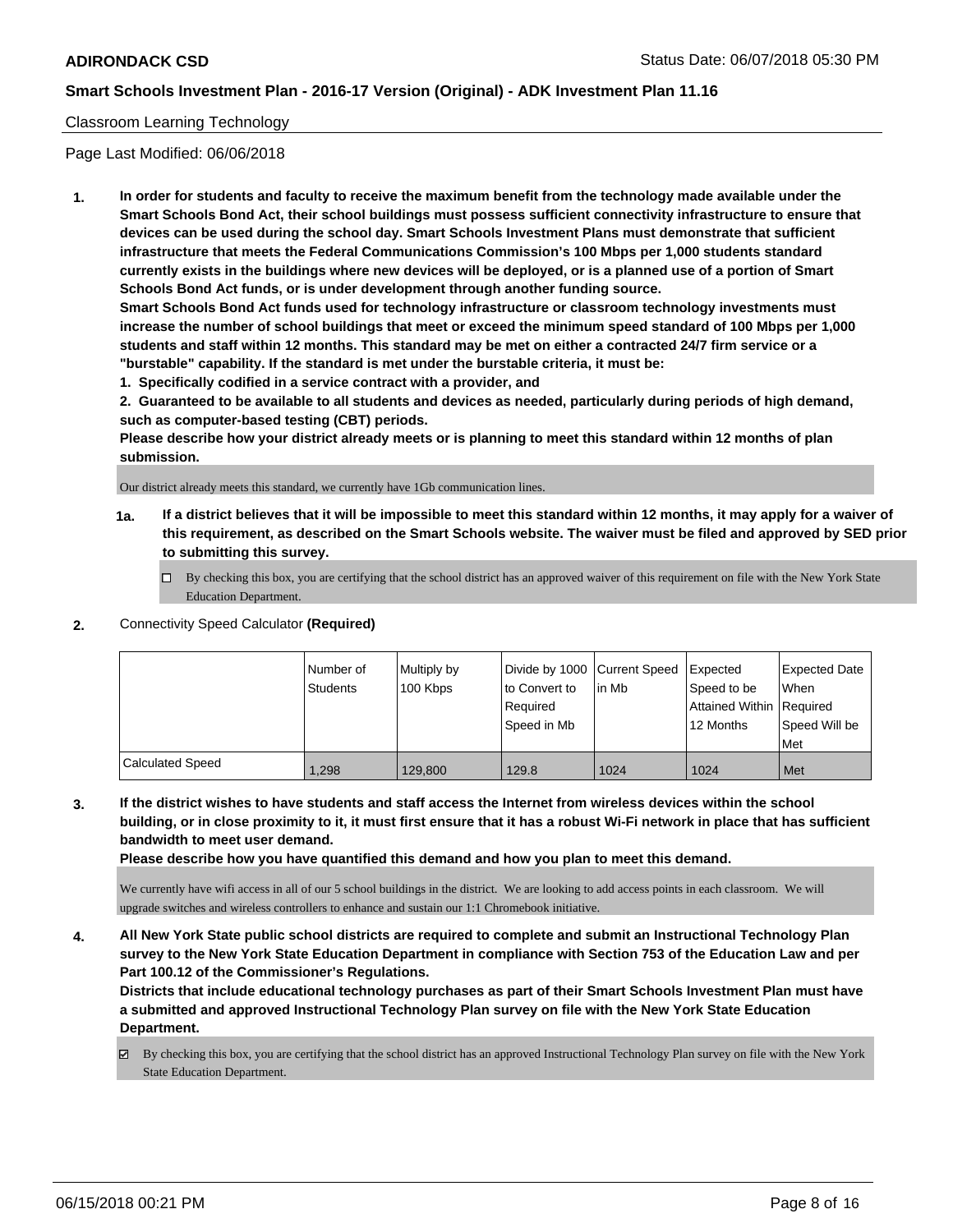#### Classroom Learning Technology

Page Last Modified: 06/06/2018

**5. Describe the devices you intend to purchase and their compatibility with existing or planned platforms or systems. Specifically address the adequacy of each facility's electrical, HVAC and other infrastructure necessary to install and support the operation of the planned technology.**

We intend to purchase Dell Chromebooks (touch) for students. The chromebooks will be compatible as the schools have wifi access but we will enhance/add access points in each classroom and upgrade wireless controllers and switches for this initiative under "School Connectivity". The district can provide adequate electrical support for the devices and will work with the planned upgrades to our network. We will purchase NAO robots as part of our STEAM initiative to enhance our classroom learning technology as well.

#### **6. Describe how the proposed technology purchases will:**

- **> enhance differentiated instruction;**
- **> expand student learning inside and outside the classroom;**
- **> benefit students with disabilities and English language learners; and**
- **> contribute to the reduction of other learning gaps that have been identified within the district.**

**The expectation is that districts will place a priority on addressing the needs of students who struggle to succeed in a rigorous curriculum. Responses in this section should specifically address this concern and align with the district's Instructional Technology Plan (in particular Question 2 of E. Curriculum and Instruction: "Does the district's instructional technology plan address the needs of students with disabilities to ensure equitable access to instruction, materials and assessments?" and Question 3 of the same section: "Does the district's instructional technology plan address the provision of assistive technology specifically for students with disabilities to ensure access to and participation in the general curriculum?"**

The purchases of Chromebooks will allow us to continue to make purchases that are specifically aligned to individual students needs. Expanded learning can take place at home with a Flipped Classroom approach where students take the Chromebooks home to view the lesson and come back to school to work on the classwork with the teacher. Our district does not currently have any ELL learners but there are many vocabulary building apps and websites that can be incorporated into their daily instruction via Chromebooks. Special education students will benefit by utilizing Google Calendar to organize daily work with another teacher or a parent when physically not in class. Special education or general education teachers can utilize Google Forms to id student work for re-teaching with students with disabilities. In elementary school, students with disabilities will benefit using Google Apps & Extensions like SpellingCity and Pictionary to help with writing.

**7. Where appropriate, describe how the proposed technology purchases will enhance ongoing communication with parents and other stakeholders and help the district facilitate technology-based regional partnerships, including distance learning and other efforts.**

More teachers are using software programs such as Schoology, Twitter, Classrom Dojo, etc. to communicate with parents and students on specific classwork, homework, projects, etc. Expanding access to these devices will increase communication more effectively and efficiently.

**8. Describe the district's plan to provide professional development to ensure that administrators, teachers and staff can employ the technology purchased to enhance instruction successfully.**

**Note: This response should be aligned and expanded upon in accordance with your district's response to Question 1 of F. Professional Development of your Instructional Technology Plan: "Please provide a summary of professional development offered to teachers and staff, for the time period covered by this plan, to support technology to enhance teaching and learning. Please include topics, audience and method of delivery within your summary."**

|           | Professional Development:                   |                 |                                |
|-----------|---------------------------------------------|-----------------|--------------------------------|
| Time:     | Topic:                                      | Audience:       | Delivery:                      |
|           | 2015-2016: Google vs Microsoft 360 overview | Teachers        | <b>MORIC Personnel On-site</b> |
|           | 2016-2017: TEO Google and Chromebook Basics | <b>Teachers</b> | TEO Online                     |
|           | Intro to G-Suite                            | Teachers        | <b>MORIC</b> Personnel On-site |
|           | Google Classroom I                          | <b>Teachers</b> | <b>MORIC Personnel On-site</b> |
|           | Google Clasroom II                          | Teachers        | <b>MORIC Personnel On-site</b> |
|           | Google Apps & Extensions                    | <b>Teachers</b> | <b>MORIC Peronnel On-site</b>  |
| 2017-2018 | TEO Google Intermediate/Advanced            | Teachers        | TEO Online                     |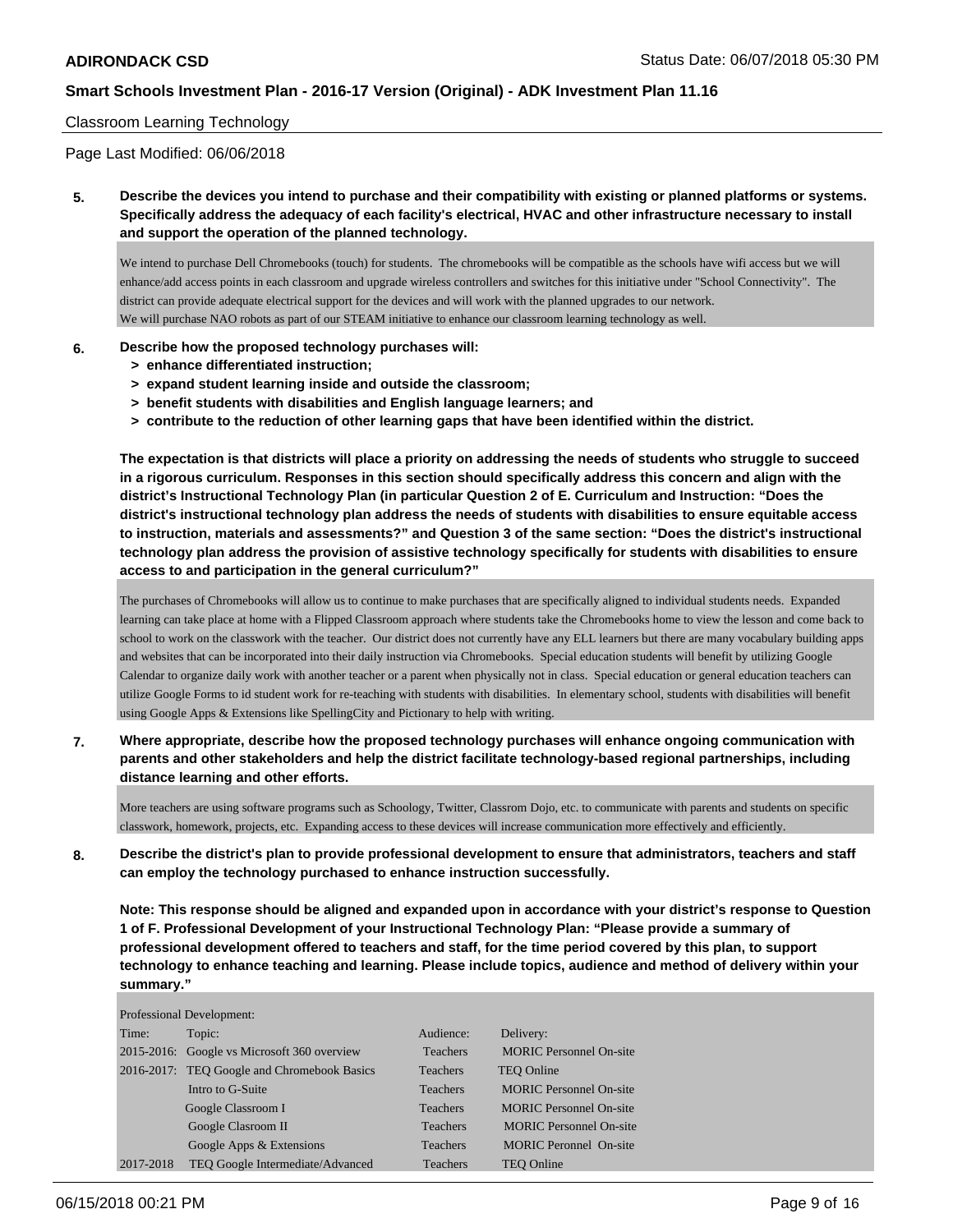#### Classroom Learning Technology

Page Last Modified: 06/06/2018

- **9. Districts must contact the SUNY/CUNY teacher preparation program that supplies the largest number of the district's new teachers to request advice on innovative uses and best practices at the intersection of pedagogy and educational technology.**
	- $\boxtimes$  By checking this box, you certify that you have contacted the SUNY/CUNY teacher preparation program that supplies the largest number of your new teachers to request advice on these issues.
	- **9a. Please enter the name of the SUNY or CUNY Institution that you contacted.**

SUNY Empire State College

**9b. Enter the primary Institution phone number.**

518.587.2100x2537

**9c. Enter the name of the contact person with whom you consulted and/or will be collaborating with on innovative uses of technology and best practices.**

Leigh Yannuzzi

**10. A district whose Smart Schools Investment Plan proposes the purchase of technology devices and other hardware must account for nonpublic schools in the district.**

**Are there nonpublic schools within your school district?**

| ᢦ | es |
|---|----|
|   |    |

**10a. Describe your plan to loan purchased hardware to nonpublic schools within your district. The plan should use your district's nonpublic per-student loan amount calculated below, within the framework of the guidance. Please enter the date by which nonpublic schools must request classroom technology items. Also, specify in your response the devices that the nonpublic schools have requested, as well as in the in the Budget and the Expenditure Table at the end of the page.**

The nonpublic school that resides in our district is Amish. Due to their religious beliefs, they do not use or want any technology in their classrooms. Due to their religious beliefs, they are not requesting any money for technology purchases.

- **10b. A final Smart Schools Investment Plan cannot be approved until school authorities have adopted regulations specifying the date by which requests from nonpublic schools for the purchase and loan of Smart Schools Bond Act classroom technology must be received by the district.**
	- $\Box$  By checking this box, you certify that you have such a plan and associated regulations in place that have been made public.
- **11.** Nonpublic Classroom Technology Loan Calculator

The Smart Schools Bond Act provides that any Classroom Learning Technology purchases made using Smart Schools funds shall be lent, upon request, to nonpublic schools in the district. However, no school district shall be required to loan technology in amounts greater than the total obtained and spent on technology pursuant to the Smart Schools Bond Act and the value of such loan may not exceed the total of \$250 multiplied by the nonpublic school enrollment in the base year at the time of enactment.

See: http://www.p12.nysed.gov/mgtserv/smart\_schools/docs/Smart\_Schools\_Bond\_Act\_Guidance\_04.27.15\_Final.pdf.

|                                     | 1. Classroom<br>Technology<br>Sub-allocation | 2. Public<br>Enrollment<br>$(2014-15)$ | 3. Nonpublic<br>Enrollment<br>(2014-15) | l 4. Sum of<br>Public and<br>Nonpublic<br>Enrollment                                          | 15. Total Per<br>Pupil Sub-<br>l allocation | l 6. Total<br>Nonpublic Loan<br>Amount |
|-------------------------------------|----------------------------------------------|----------------------------------------|-----------------------------------------|-----------------------------------------------------------------------------------------------|---------------------------------------------|----------------------------------------|
| Calculated Nonpublic Loan<br>Amount |                                              |                                        |                                         | (No Response)   (No Response)   (No Response)   (No Response)   (No Response)   (No Response) |                                             |                                        |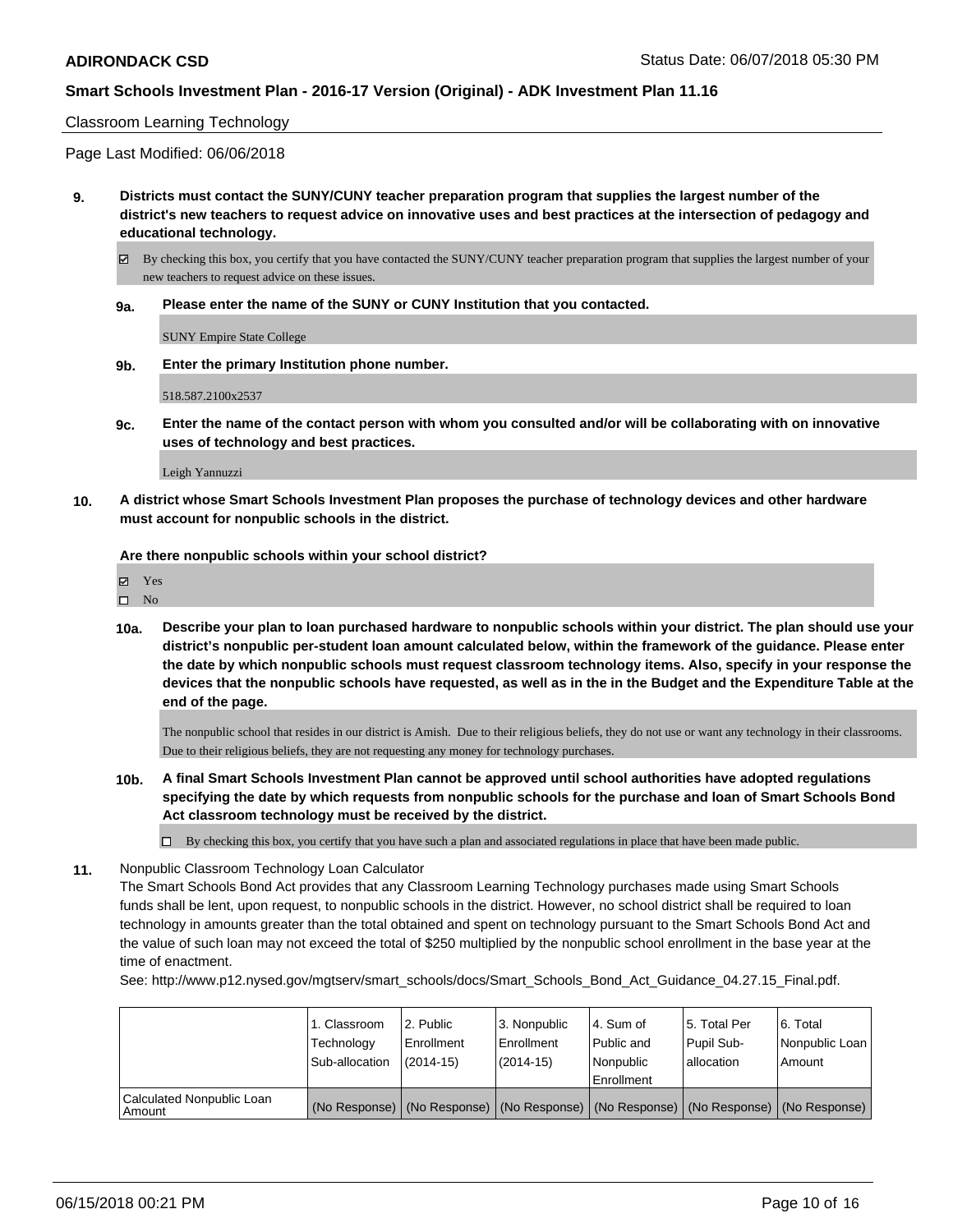#### Classroom Learning Technology

Page Last Modified: 06/06/2018

**12. To ensure the sustainability of technology purchases made with Smart Schools funds, districts must demonstrate a long-term plan to maintain and replace technology purchases supported by Smart Schools Bond Act funds. This sustainability plan shall demonstrate a district's capacity to support recurring costs of use that are ineligible for Smart Schools Bond Act funding such as device maintenance, technical support, Internet and wireless fees, maintenance of hotspots, staff professional development, building maintenance and the replacement of incidental items. Further, such a sustainability plan shall include a long-term plan for the replacement of purchased devices and equipment at the end of their useful life with other funding sources.**

 $\boxtimes$  By checking this box, you certify that the district has a sustainability plan as described above.

**13. Districts must ensure that devices purchased with Smart Schools Bond funds will be distributed, prepared for use, maintained and supported appropriately. Districts must maintain detailed device inventories in accordance with generally accepted accounting principles.**

By checking this box, you certify that the district has a distribution and inventory management plan and system in place.

**14.** If you are submitting an allocation for **Classroom Learning Technology** complete this table. **Note that the calculated Total at the bottom of the table must equal the Total allocation for this category that you entered in the SSIP Overview overall budget.**

|                          | Sub-Allocation |
|--------------------------|----------------|
| Interactive Whiteboards  | (No Response)  |
| Computer Servers         | (No Response)  |
| <b>Desktop Computers</b> | (No Response)  |
| Laptop Computers         | 335,616        |
| <b>Tablet Computers</b>  | $\overline{0}$ |
| <b>Other Costs</b>       | 22,472         |
| Totals:                  | 358,088        |

**15. Please detail the type, quantity, per unit cost and total cost of the eligible items under each sub-category. This is especially important for any expenditures listed under the "Other" category. All expenditures must be capital-bond eligible to be reimbursed through the SSBA. If you have any questions, please contact us directly through smartschools@nysed.gov.**

**Please specify in the "Item to be Purchased" field which specific expenditures and items are planned to meet the district's nonpublic loan requirement, if applicable.**

**NOTE: Wireless Access Points that will be loaned/purchased for nonpublic schools should ONLY be included in this category, not under School Connectivity, where public school districts would list them. Add rows under each sub-category for additional items, as needed.**

| Select the allowable expenditure | Item to be Purchased | Quantity | Cost per Item | <b>Total Cost</b> |
|----------------------------------|----------------------|----------|---------------|-------------------|
| type.                            |                      |          |               |                   |
| Repeat to add another item under |                      |          |               |                   |
| each type.                       |                      |          |               |                   |
| <b>Laptop Computers</b>          | Chromebooks          | 1.200    | 280           | 335,616           |
| <b>Other Costs</b>               | <b>NAO Robots</b>    | 3        | 7.491         | 22,472            |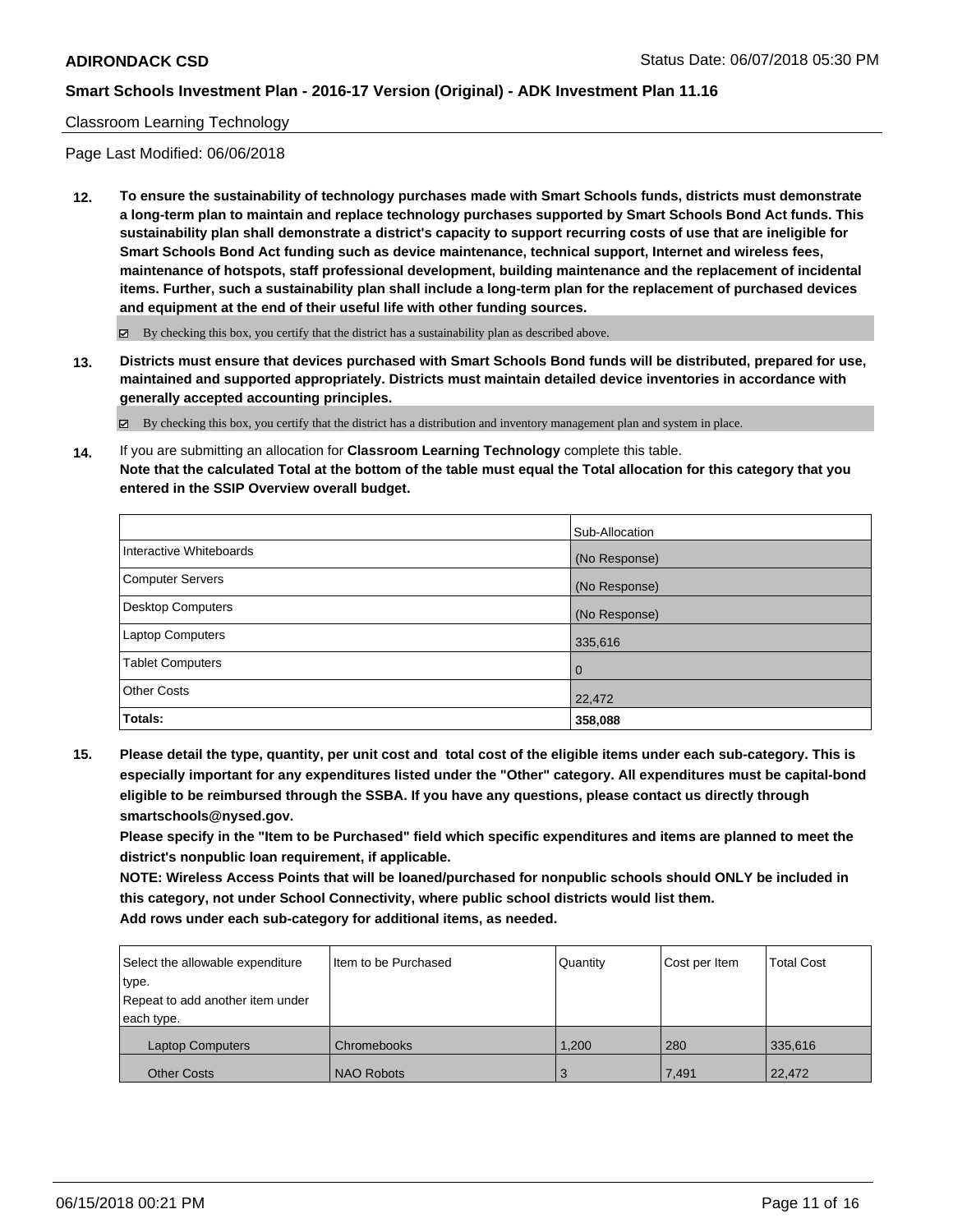#### Pre-Kindergarten Classrooms

Page Last Modified: 06/06/2018

**1. Provide information regarding how and where the district is currently serving pre-kindergarten students and justify the need for additional space with enrollment projections over 3 years.**

(No Response)

- **2. Describe the district's plan to construct, enhance or modernize education facilities to accommodate prekindergarten programs. Such plans must include:**
	- **Specific descriptions of what the district intends to do to each space;**
	- **An affirmation that pre-kindergarten classrooms will contain a minimum of 900 square feet per classroom;**
	- **The number of classrooms involved;**
	- **The approximate construction costs per classroom; and**
	- **Confirmation that the space is district-owned or has a long-term lease that exceeds the probable useful life of the improvements.**

(No Response)

**3. Smart Schools Bond Act funds may only be used for capital construction costs. Describe the type and amount of additional funds that will be required to support ineligible ongoing costs (e.g. instruction, supplies) associated with any additional pre-kindergarten classrooms that the district plans to add.**

(No Response)

**4. All plans and specifications for the erection, repair, enlargement or remodeling of school buildings in any public school district in the State must be reviewed and approved by the Commissioner. Districts that plan capital projects using their Smart Schools Bond Act funds will undergo a Preliminary Review Process by the Office of Facilities Planning.**

**Please indicate on a separate row each project number given to you by the Office of Facilities Planning.**

| Project Number |  |
|----------------|--|
| (No Response)  |  |

**5.** If you have made an allocation for **Pre-Kindergarten Classrooms,** complete this table.

**Note that the calculated Total at the bottom of the table must equal the Total allocation for this category that you entered in the SSIP Overview overall budget.**

|                                          | Sub-Allocation |
|------------------------------------------|----------------|
| Construct Pre-K Classrooms               | (No Response)  |
| Enhance/Modernize Educational Facilities | (No Response)  |
| Other Costs                              | (No Response)  |
| Totals:                                  | 0              |

**6. Please detail the type, quantity, per unit cost and total cost of the eligible items under each sub-category. This is especially important for any expenditures listed under the "Other" category. All expenditures must be capital-bond eligible to be reimbursed through the SSBA. If you have any questions, please contact us directly through smartschools@nysed.gov.**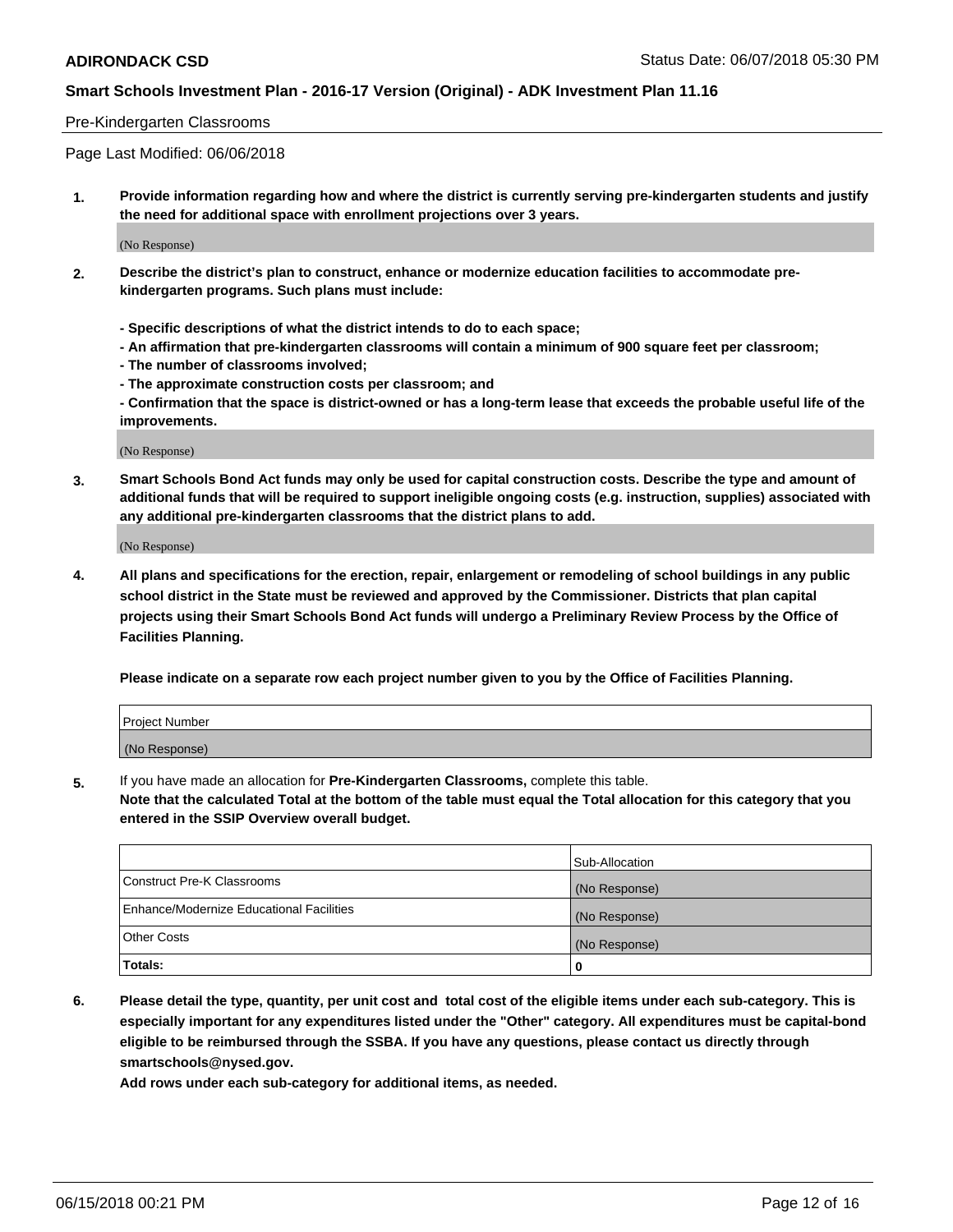# Pre-Kindergarten Classrooms

Page Last Modified: 06/06/2018

| Select the allowable expenditure | Item to be purchased | Quantity      | Cost per Item | <b>Total Cost</b> |
|----------------------------------|----------------------|---------------|---------------|-------------------|
| type.                            |                      |               |               |                   |
| Repeat to add another item under |                      |               |               |                   |
| each type.                       |                      |               |               |                   |
| (No Response)                    | (No Response)        | (No Response) | (No Response) | (No Response)     |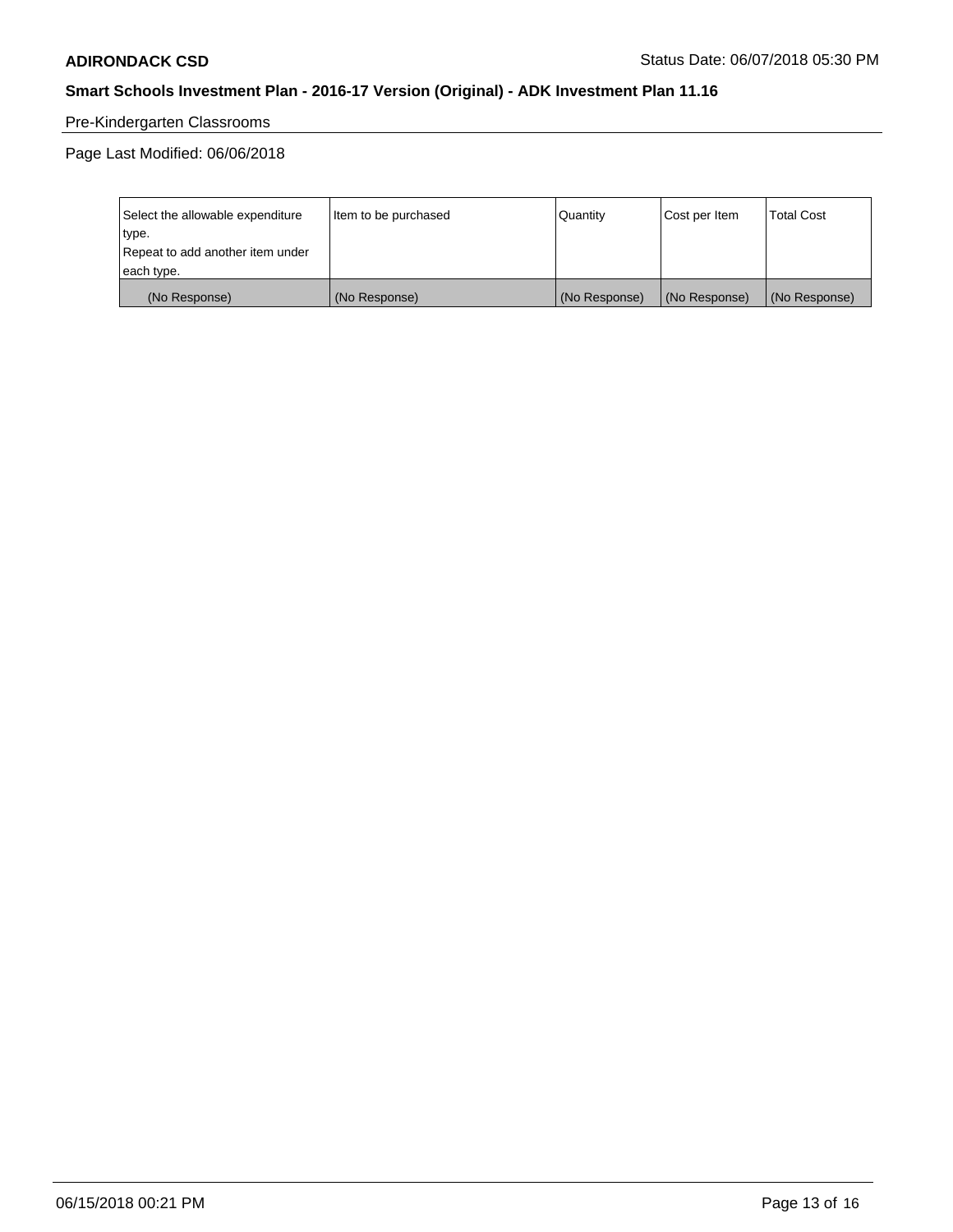#### Replace Transportable Classrooms

Page Last Modified: 06/06/2018

**1. Describe the district's plan to construct, enhance or modernize education facilities to provide high-quality instructional space by replacing transportable classrooms.**

(No Response)

**2. All plans and specifications for the erection, repair, enlargement or remodeling of school buildings in any public school district in the State must be reviewed and approved by the Commissioner. Districts that plan capital projects using their Smart Schools Bond Act funds will undergo a Preliminary Review Process by the Office of Facilities Planning.**

**Please indicate on a separate row each project number given to you by the Office of Facilities Planning.**

| <b>Project Number</b> |  |
|-----------------------|--|
| (No Response)         |  |

**3. For large projects that seek to blend Smart Schools Bond Act dollars with other funds, please note that Smart Schools Bond Act funds can be allocated on a pro rata basis depending on the number of new classrooms built that directly replace transportable classroom units.**

**If a district seeks to blend Smart Schools Bond Act dollars with other funds describe below what other funds are being used and what portion of the money will be Smart Schools Bond Act funds.**

(No Response)

**4.** If you have made an allocation for **Replace Transportable Classrooms**, complete this table. **Note that the calculated Total at the bottom of the table must equal the Total allocation for this category that you entered in the SSIP Overview overall budget.**

|                                                | Sub-Allocation |
|------------------------------------------------|----------------|
| Construct New Instructional Space              | (No Response)  |
| Enhance/Modernize Existing Instructional Space | (No Response)  |
| Other Costs                                    | (No Response)  |
| Totals:                                        | 0              |

**5. Please detail the type, quantity, per unit cost and total cost of the eligible items under each sub-category. This is especially important for any expenditures listed under the "Other" category. All expenditures must be capital-bond eligible to be reimbursed through the SSBA. If you have any questions, please contact us directly through smartschools@nysed.gov.**

| Select the allowable expenditure | Item to be purchased | Quantity      | Cost per Item | <b>Total Cost</b> |
|----------------------------------|----------------------|---------------|---------------|-------------------|
| type.                            |                      |               |               |                   |
| Repeat to add another item under |                      |               |               |                   |
| each type.                       |                      |               |               |                   |
| (No Response)                    | (No Response)        | (No Response) | (No Response) | (No Response)     |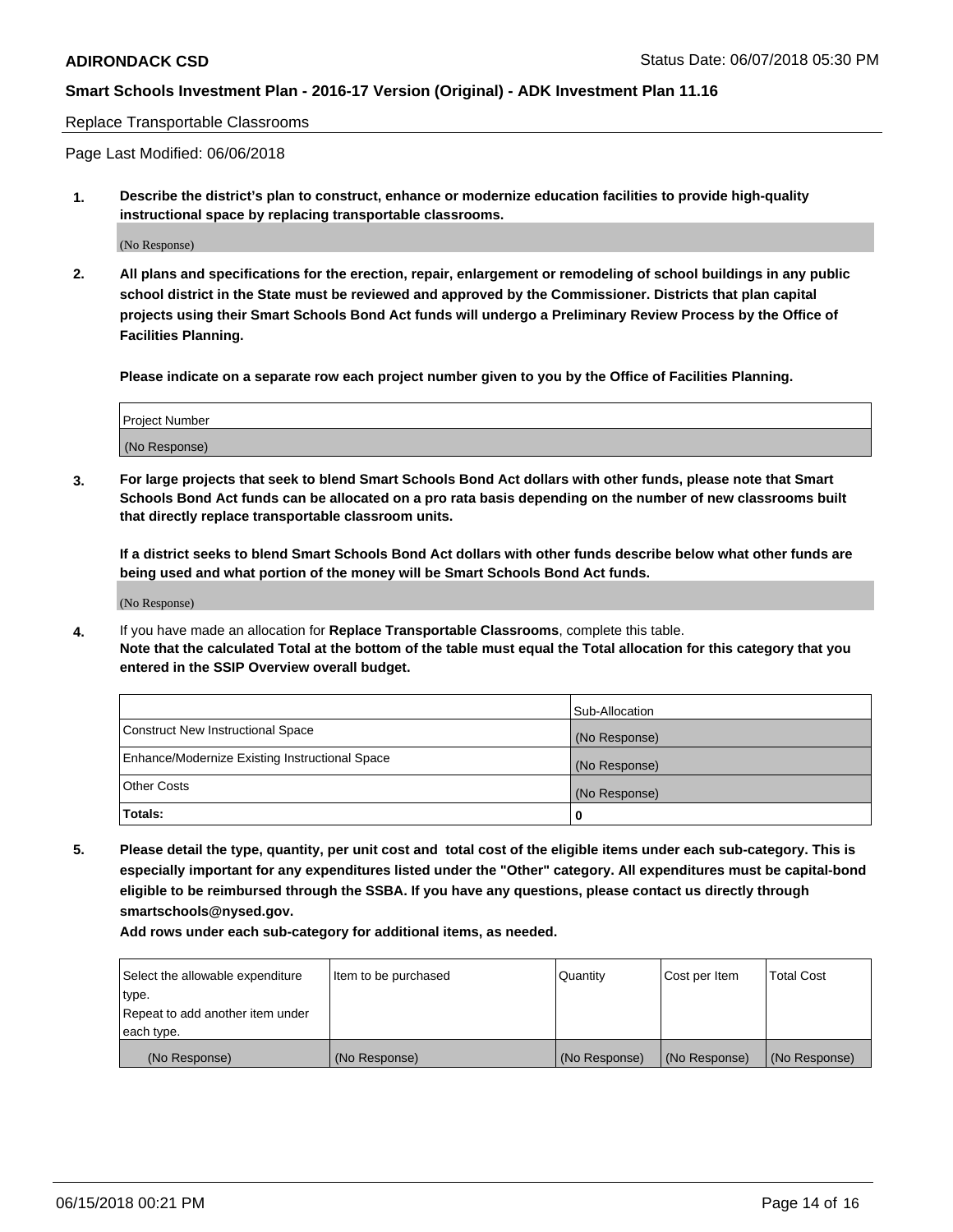#### High-Tech Security Features

Page Last Modified: 06/06/2018

**1. Describe how you intend to use Smart Schools Bond Act funds to install high-tech security features in school buildings and on school campuses.**

(No Response)

**2. All plans and specifications for the erection, repair, enlargement or remodeling of school buildings in any public school district in the State must be reviewed and approved by the Commissioner. Districts that plan capital projects using their Smart Schools Bond Act funds will undergo a Preliminary Review Process by the Office of Facilities Planning.** 

**Please indicate on a separate row each project number given to you by the Office of Facilities Planning.**

| <b>Project Number</b> |  |  |
|-----------------------|--|--|
|                       |  |  |
| (No Response)         |  |  |

- **3. Was your project deemed eligible for streamlined Review?**
	- Yes  $\square$  No
- **4. Include the name and license number of the architect or engineer of record.**

| l Name        | License Number |
|---------------|----------------|
| (No Response) | (No Response)  |

**5.** If you have made an allocation for **High-Tech Security Features**, complete this table. **Note that the calculated Total at the bottom of the table must equal the Total allocation for this category that you entered in the SSIP Overview overall budget.**

|                                                      | Sub-Allocation |
|------------------------------------------------------|----------------|
| Capital-Intensive Security Project (Standard Review) | (No Response)  |
| <b>Electronic Security System</b>                    | (No Response)  |
| <b>Entry Control System</b>                          | (No Response)  |
| Approved Door Hardening Project                      | (No Response)  |
| <b>Other Costs</b>                                   | (No Response)  |
| Totals:                                              | 0              |

**6. Please detail the type, quantity, per unit cost and total cost of the eligible items under each sub-category. This is especially important for any expenditures listed under the "Other" category. All expenditures must be capital-bond eligible to be reimbursed through the SSBA. If you have any questions, please contact us directly through smartschools@nysed.gov.**

| Select the allowable expenditure | Item to be purchased | Quantity      | Cost per Item | <b>Total Cost</b> |
|----------------------------------|----------------------|---------------|---------------|-------------------|
| type.                            |                      |               |               |                   |
| Repeat to add another item under |                      |               |               |                   |
| each type.                       |                      |               |               |                   |
| (No Response)                    | (No Response)        | (No Response) | (No Response) | (No Response)     |